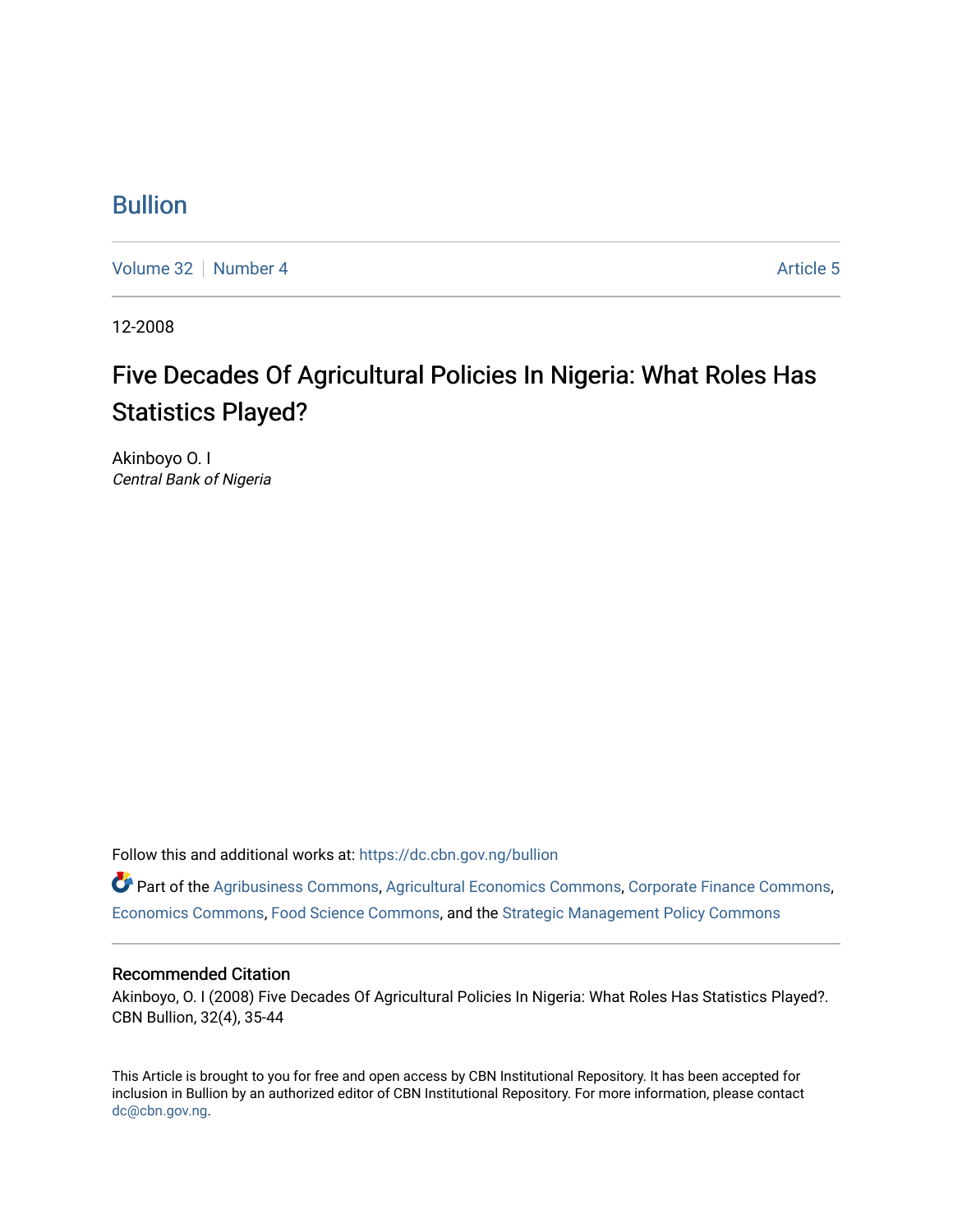# Five Decades Of Agricultural Policies In Nigeria: What Roles Has Statistics Played?



**BY O. L. AKINBOYO** PRINCIPAL STATISTICIAN, STATISTICS DEPARTMENT, CENTRAL BANK OF NIGERIA

### **ABSTRACT**

All over the country and *internationally, the publications of the Central Bank of Nigeria (CBN) such as the Annual Report and Statement of Accounts, the Statistical Bulletin, Economic and Financial Review, the Bullion and Nigeria: Major Economic and Banking Indicators and those of the National Bureau of Statistics (NBS) have become a veritable source of data and reference materials on Nigeria. Without basic i n f o r m a t i o n o n e c o n o m i c developments, it would be very difficult for policy makers to assess economic performances. The* formulation of appropriate *macroeconomic policies to address the problems of inflation (food shortages), balance of payments disequilibrium, sluggish economic growth and inequitable income distribution requires adequate, reliable and up-to-date data. Agriculture constitutes one of the most important sectors of the Nigerian economy. Despite Nigeria's*  $rich$  agricultural resource *endowment and the various policies i n s t i t u t e d b y s u c c e s s i v e administrations, the sector has been growing at a very low rate and this has increased the incidence of poverty in Nigeria especially in the informal sector. President Umaru Musa Yar' Adua realized this fact*

*when he made 'Food Security and Agriculture' one of the pillars in the Seven Point Agenda of his administration. However, in the last forty-nine years, the sector which suppose to be the main driver to economic growth has not perform this role adequately in terms of foreign exchange earnings and better linkages with other sectors of the economy. To redress this enigma and to bring back the old glory of the sector, there is the need for adequate planning in terms of human and material resources, and these cannot be divorce from adequate, reliable and consistent statistics.*

### **1.0 INTRODUCTION**

One of the major challenges facing mankind is to provide an equitable standard of living adequate food, clean water, safe shelter and energy, a healthy and secured environment, an educated public, and satisfying work- for this and future generations. Of all these necessities, the first and most basic to human life and survival is enduring food security, which may be described as a situation in which majority of the populace of a country have access to domestically produced food at affordable prices at all times. It is not an overstatement to assert that the growth and development of any nation depend, to a large extent, on the development of agriculture. This is so because even industrial enterprises rely on agricultural undertakings to produce the raw materials that are transformed, using human resources, into capital goods. With the discovery of oil at Oloibiri (Bayelsa State) in 1959, agricultural productivity continues to lag far behind as a source of foreign exchange earnings to the nation. Agriculture is generally believed to propel economic growth and facilitate the achievement of structural transformation and diversification of economies. It empowers a country to fully utilize its factor endowments and thus reduces dependence on the oil for sustenance. If the agricultural sector is

well developed, the economy would gains as the standard of living of its people would improve. To address this enigma, successive administration from 1960 to date put in place several food policies aimed at making the sub-sector takes its rightful place. Food policy may be seen as an integrated approach to issues that concern basically the food sector of an economy, but which is influenced not only by the linkages within the sector but also by the linkages among the rest of the economy and the international economic system. Food policy therefore involves not only activities in agricultural production but also includes feeding the industries, food processing and manufacturing, distribution and marketing, trade and consumption with the output from the agriculture sector. Besides being the major employer of labor, the sector raises the level of industrialization by providing food for the labor force. This is true because a poorly fed worker cannot supply efficient labor services which high level industrialization entails. This is elaborately manifested especially when viewed against the background that food is the source of energy and energy by definition is the ability to do work. Against this background, President Umaru Musa Yar'Adua realized this fact when he made "Food Security andAgriculture" one of his cannons in his Seven PointAgenda.

Over the years, the various governments of the country have enunciated and implemented a myriad of agricultural policies and programmes in an attempt to stimulate the sustainable growth and development of the agricultural sector. Till date, the achievements of these remains a subject of discuss both at the public and private fora. The paper examined the role statistics has played in the developments of the agriculture sector since 1960 with a view to gaining an insight into the extent of the transformations of the sector, particularly its contribution in ensuring food security. Structurally, the paper is organized into five sections including the introduction.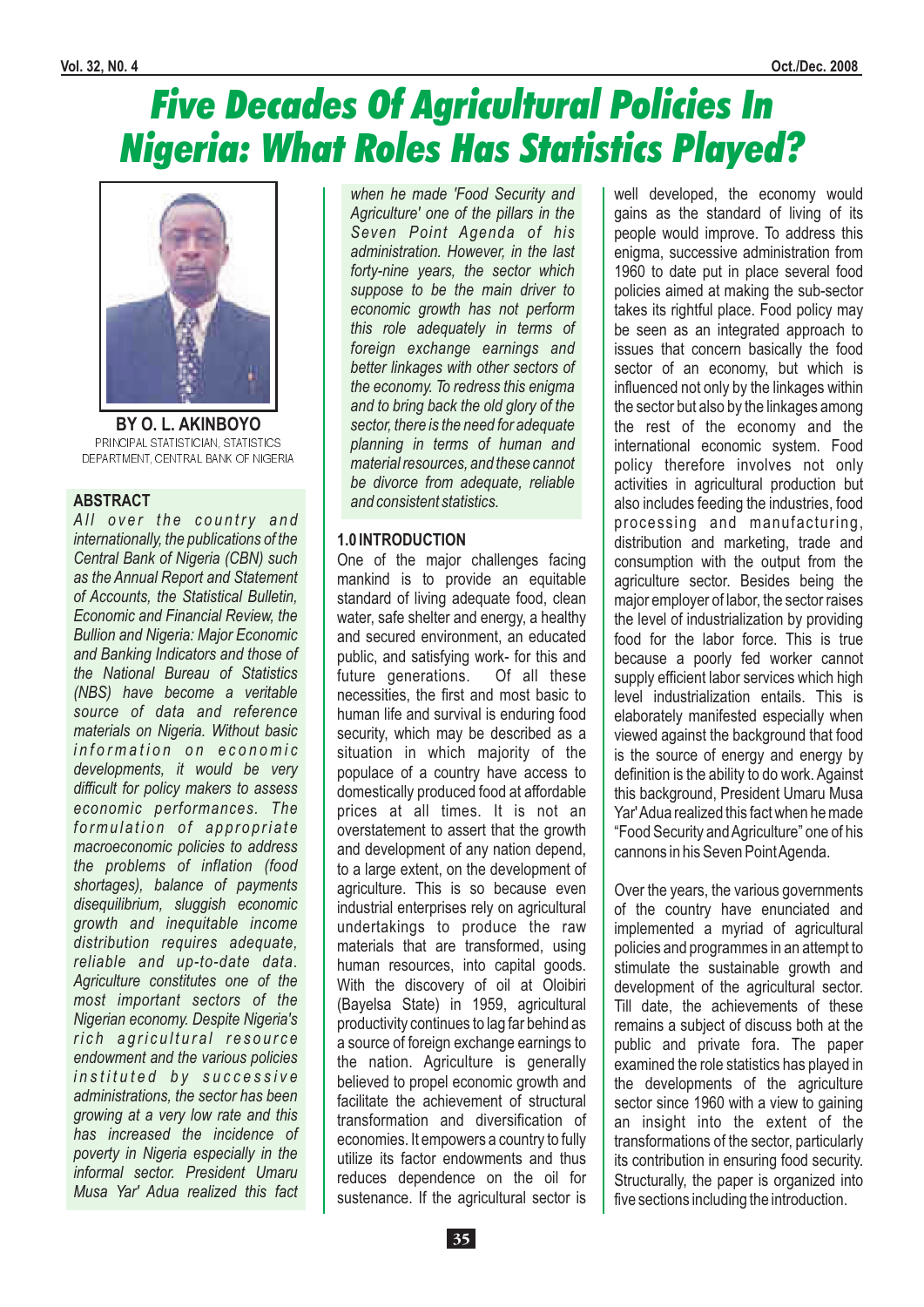Section 2 presents the conceptual framework while section 3 examines the agricultural policies and programmes in Nigeria from 1960 2007 as well as show an appraisal of the policies by successive administrations. In section 4, the focus is on the on-going Seven Point Agenda crusade with emphasis on agriculture and food security while section 5 contains the summary, recommendations and conclusion.

### **2.0 CONCEPTUAL FRAMEWORK**

Agriculture is the production of food, feed, fiber and other goods by the systematic growing and harvesting of plants and animals. It is the science of making use of the land to raise plants and animals. It is the simplification of nature's food webs and the rechanneling of energy for human planting and animal consumption. Until the exploitation of oil reserves began in the 1980s, Nigeria's economy was largely dependent on agriculture. Although only a tiny proportion of the population benefits from the oil boom, investment in agriculture has been allowed to decline to the extent that its productivity lags behind even some of the poorest countries in the region. Nigeria's wide range of climate variations allows it to produce a variety of food and **cash crops**. The staple food crops include cassava, yams, corn, cocoyams, cow-peas, beans, sweet potatoes, millet, plantains, bananas, rice, sorghum, and a variety of fruits and vegetables. The leading cash crops are cocoa, citrus, cotton, groundnuts (peanuts), palm oil, palm kernel, benniseed, and rubber. They were also Nigeria's major exports in the 1960s and early 1970s until petroleum surpassed them in the 1970s. Chief among the export destinations for Nigerian agricultural exports are Britain, the United States, Canada, France, and Germany.

#### **2.1 The Role of Statistics in shaping Policy Formulations**

The first president of the European Monetary Institute (EMI), Baron Alexandre Lamfalussy, wrote in 1996: Nothing is more important for monetary policy than good statistics. Statistical information is necessary to decide what policy actions to take, explain them publicly, and to assess their effects after

the event. Unless policy can be justified and explained, it will not be understood and the institution carrying it out will lack credibility. We cannot think of a better way to put the role of statistics for monetary policy purposes. What is especially important in this statement is that good data are not only required for the decision-making process , per se, but also especially for the communications aspects of monetary policy. Good statistics are not only needed for an open market policy, but also for an open mouth policy. As monetary policy works to a large extent via expectations, this is crucially important.

government: Governments need statistics to run a country efficiently, both for day-to-day administration and for policy making in the longer term. They need statistics to manage the economy, to 'balance the books' maintaining a balance between revenue and expenditure and ensuring macroeconomic stability. **2.1.1 Statistics for managing**

economy: One of the most important tasks all governments have is to manage the domestic economy and its interactions with the rest of the world. The actions governments take vary from country to country, but include maintaining an appropriate balance between supply and demand in the domestic and external economy and creating the right environment for investment, economic growth and poverty reduction. **2.1.2 Data for managing the**

**Making:** Gross domestic product (GDP) and other measures of economic activity such as Gross National Income (GNI) areÊkey indicators for governments. Together with their individual components, they show how the economy is responding to government policy and other influences. Money and Banking statistics are very important for the purposes of formulating monetary policy and monitoring its implementation. **2.1.3 Data for Long-term Policy-**

Growth: Economic and financial statistics give the background to a **2.1.4 Statistics for Business** country's economic health. Import and export data will offer clues on the international dimension of your chosen market sector. Figures on household consumption and spending patterns might indicate levels of demand forÊgoods and services, while those on retail or consumer prices (inflation) and retail sales ('factory gate' prices) will also yield useful business intelligence.

People's Lives: In addition to managing the economy, official statistics are also needed to monitor the welfare, or wellbeing, of people. All governments have a concern on the status of their citizen's health, education and other areas of welfare. All countries have signed up to the United Nations' Millennium Declaration that requires actions to improve welfare and sets out specific indicators to be tracked between now and 2015. **2.1.5 Using data to Improve**

Investment: Statistics are a crucial guide for firms considering investment in other countries, and for international organisations providing development assistance. The International Monetary Fund's (IMF) General Data Dissemination System Site was established in 1997 to provide a framework for evaluating needs for data improvement and setting priorities in this respect; and to guide member countries in the dissemination to the public, comprehensive, timely, accessible, and reliable economic, financial, and sociodemographic statistics. The website provides information on data produced and disseminated by member countries that participate in the GDDS. **2.1.6 Statistics to Attract Foreign**

#### **3.0 AGRICULTURAL POLICIES AND PROGRAMMES IN NIGERIA (1960 2007)**

### : **in Nigeria 3.1 Rationale for Agricultural Policies**

In Nigeria's political history, the agricultural sector like other sector was bedeviled with series of problems which was due largely to poor planning. This planning or what was described as policy summersaults cannot be divorced from deviation from what the data says. As elaborately discussed in the literature by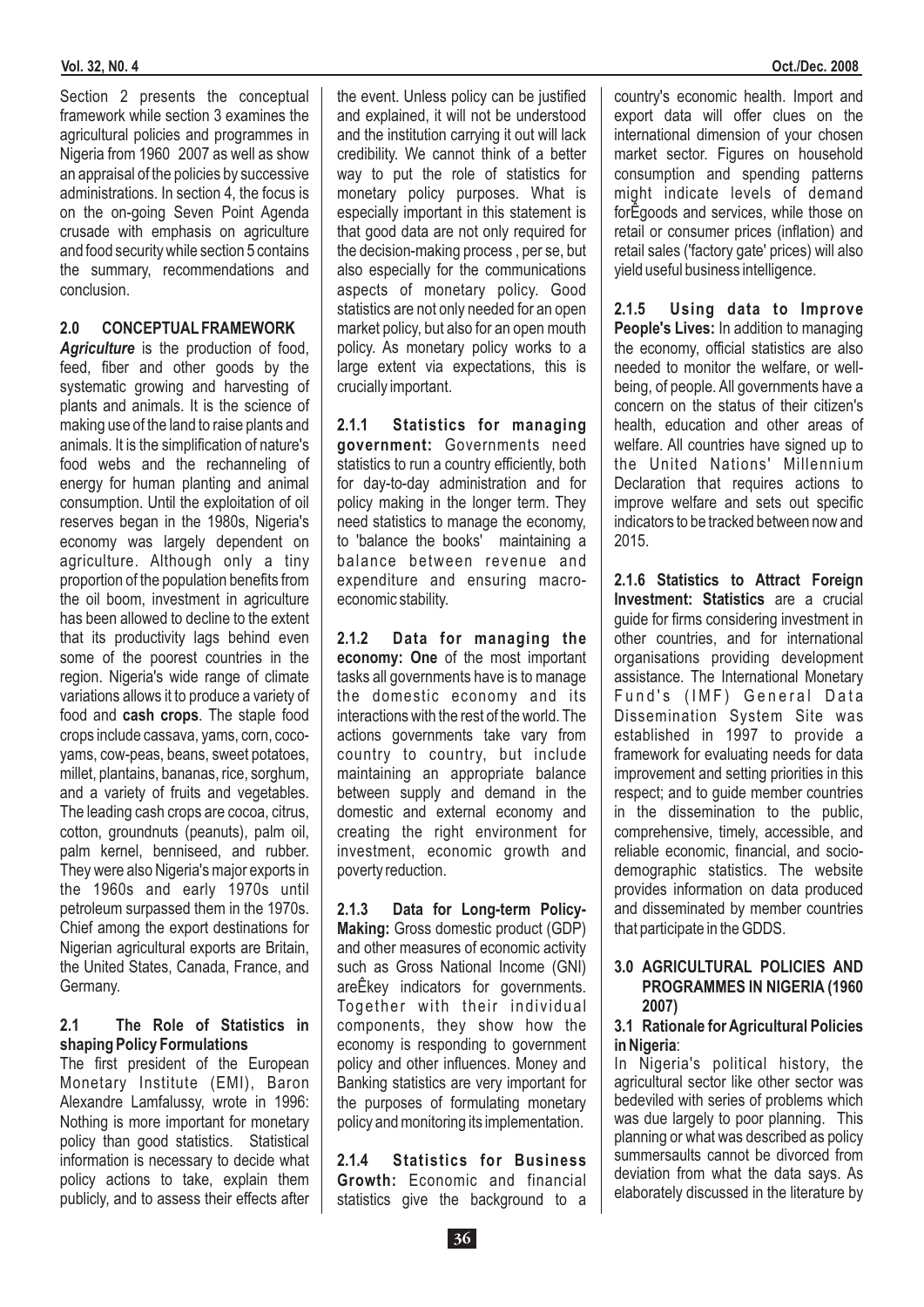Olayemi and Dittoh (1989) and Okunmadewa (1993). The major constraints identified are summarized as follows.

3.1.1 Technical Constraints: Technical constraints include the high incidence of pests and diseases, inadequate infrastructural facilities, dependence on unimproved inputs and rudimentary technology. Others are inadequate extension services, inefficient inputs supply and distribution system and high environmental hazards.

3.1.2 Resource Constraints: A major problem of agricultural labor supply arises from the increasing migration of able-bodied youths from rural to urban areas. The consequence of the massive migration of youths is seasonal labor shortage, especially at the peak periods of labor demand (during land preparation, planting, weeding and harvesting). There is also the problem of low agricultural labor productivity. There is an increasing population pressure on

land as well as a declining quality of land. Rate of land improvement is low because of a low rate of capital investment by the predominantly traditional farmers.

The socio-economic problems that constrain Nigeria's agriculture include scarcity and high cost of improved farm inputs, inefficient marketing arrangements characterized by high marketing margins, lack of grades and standards, and lack of legally enforceable ownership and control rights over land which serves as a disincentive to investing in agriculture and which arises from the lack of appropriate land tenure system. Other socio-economic factors are inadequate extension services and credit facilities, low rate of growth in the demand for primary export commodities arising largely from competition with synthetic products; and low income elasticity of demand, and increasing food deficit and high dependence on food import arising from the disequilibria in national agricultural *3.1.3 Socio-Economic Constraints:* resource base, a largely traditional agricultural production system and some domestic population dynamics.

Agricultural production is predominantly in the hands of a multitude of small scale unorganized farmers, scattered across the country. Lack of organization, coupled with the dispersed nature of farm settlements; hinder the participation of farmers in agricultural and rural development. It particularly hinders the supply of extension services, farm credit and other vital inputs to farmers. *3.1.3 Organizational Constraints:*

### **3.2 AGRICULTURAL POLICIES IN THE LAST FIVE DECADES**

It was in realization of these that successive government embarked on policy measures aimed at improving the sector to serve as the engine of growth for other sectors. The policies since independence under successive administration are as indicated below.

| <b>No</b>      | <b>Period</b>                    | <b>Duration</b><br>(Years) | <b>Head of</b><br><b>Government</b> | <b>Type</b> | <b>Programme/Policies</b>                                                                                                                                                                                                                                                                                                                                                                                         | <b>Date</b>                                          | Aim                                                                                                                                                                                                                                                                                                                                                                              |
|----------------|----------------------------------|----------------------------|-------------------------------------|-------------|-------------------------------------------------------------------------------------------------------------------------------------------------------------------------------------------------------------------------------------------------------------------------------------------------------------------------------------------------------------------------------------------------------------------|------------------------------------------------------|----------------------------------------------------------------------------------------------------------------------------------------------------------------------------------------------------------------------------------------------------------------------------------------------------------------------------------------------------------------------------------|
| 1              | Oct. 1960 to<br>Jan. 1966        | 6                          | Tafawa Balewa                       | Civilian    | Nigerian Research Institute Acts                                                                                                                                                                                                                                                                                                                                                                                  | 1964                                                 | To promote researches<br>in agricultural<br>and other areas                                                                                                                                                                                                                                                                                                                      |
| $\overline{2}$ | Jan. 1966 to<br><b>July 1966</b> | $\frac{1}{2}$              | Aguiyi-Ironsi                       | Military    |                                                                                                                                                                                                                                                                                                                                                                                                                   |                                                      |                                                                                                                                                                                                                                                                                                                                                                                  |
| 3              | July 1966 to<br><b>July 1975</b> | 9                          | Yakubu Gowon                        | Military    | (i) Agricultural Research Council<br>of Nigeria Decree<br>(ii) Agricultural Research<br><b>Institute Decree</b><br>(iii) National Accelerated Food<br>Production Project (NAFPP)<br>(iv) Integrated Agric.<br><b>Development Projects</b><br>(v) Nigerian Agric. and<br><b>Cooperative Bank</b><br>(vi) Specialized Marketing<br><b>Boards</b><br>(vii) National Grains and Roots<br><b>Cultivation Programme</b> | 1971<br>1973<br>1973<br>1973<br>1973<br>1975<br>1975 | To coordinate all<br>agricultural research<br>To establish institute to<br>conduct research in any<br>field of agriculture<br>To accelerate<br>Production of major<br>staples<br>To enhance adoption of<br>new agric. Technology<br>by farmers<br>To make credit available<br>to farmers<br>To fix commodity prices.<br>To accelerate<br>production of grains and<br>root crops. |

*Table 1: Administration and Agricultural Policies/Programmes in Nigeria since Independence (1960-1999)*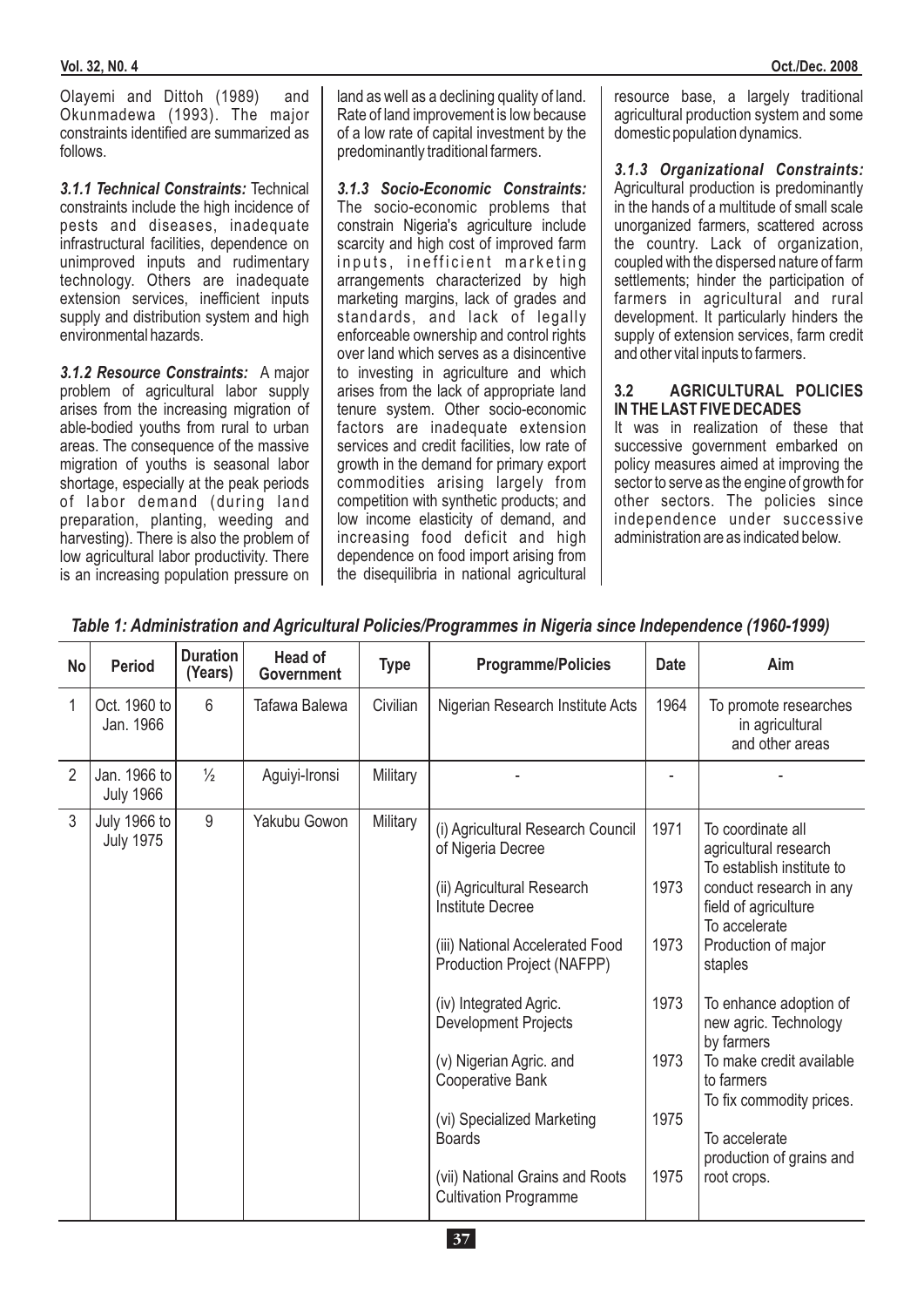### *Table 1: Administration and Agricultural Policies/Programmes in Nigeria since Independence (1960-1999)*

| <b>No</b>      | <b>Period</b>                    | <b>Duration</b><br>(Years) | <b>Head of</b><br><b>Government</b> | <b>Type</b> | <b>Programme/Policies</b>                                          | <b>Date</b> | Aim                                                                                         |
|----------------|----------------------------------|----------------------------|-------------------------------------|-------------|--------------------------------------------------------------------|-------------|---------------------------------------------------------------------------------------------|
| $\overline{4}$ | <b>July 1975 to</b><br>Feb. 1976 | $\frac{1}{2}$              | Murtala<br>Muhammed                 | Military    |                                                                    |             |                                                                                             |
| 5              | Feb. 1976 to<br>Oct. 1979        | 3                          | Olusegun<br>Obasanjo                | Military    | (i) Operation Feed the Nation                                      | 1976        | To mobilize the public to<br>participate in agricultural<br>production                      |
|                |                                  |                            |                                     |             | (ii) River Basin Development<br>Authorities                        | 1977        | To develop the country's<br>land and water resources                                        |
|                |                                  |                            |                                     |             | (iii) Agricultural Credit Guarantee<br>Scheme                      | 1977        | To reduce the risk borne<br>by commercial banks and<br>make credit available to<br>farmers. |
|                |                                  |                            |                                     |             | (iv) Rural Banking Scheme                                          | 1977        | To encourage rural<br>banking habit.                                                        |
|                |                                  |                            |                                     |             | (v) Land Use Act                                                   | 1978        | To make land available<br>for agricultural purposes,<br>etc.                                |
| 6              | Oct. 1979 to<br>Dec. 1983        | 4                          | Shehu<br>Shagari                    | Civilian    | <b>Green Revolution Programme</b>                                  | 1980        | To increase agricultural<br>production                                                      |
| $\overline{7}$ | Dec. 1983 to<br>Aug. 1985        | $\mathbf{1}$               | Muhamadu<br><b>Buhari</b>           | Military    | Increase in the number of River<br>Basin Authorities from 11 to 18 | 1984        |                                                                                             |
| 8              | Aug. 1985 to<br>Aug. 1993        | 8                          | Ibrahim<br>Babangida                | Military    | (i) Directorate for Foods, Roads<br>and Rural Infrastructure.      | 1986        | To promote rural<br>development.                                                            |
|                |                                  |                            |                                     |             | (ii) Reorganization of the River<br><b>Basin Authorities</b>       | 1986        |                                                                                             |
|                |                                  |                            |                                     |             | (iii) Abolition of the Marketing<br><b>Board</b>                   | 1986        | To enhance the earnings<br>of farmers                                                       |
|                |                                  |                            |                                     |             | (iv) Trade Liberalization Policy                                   | 1986        | To encourage export<br>employment                                                           |
|                |                                  |                            |                                     |             | (v) National Directorate for<br>Employment.                        | 1986        |                                                                                             |
|                |                                  |                            |                                     |             | (vi) National Agric. Insurance<br>Scheme                           | 1987        | To reduce the risk burden<br>on farmers                                                     |
|                |                                  |                            |                                     |             | (vii) National Land Development<br>Authority                       | 1991        | To develop agricultural<br>land in the country.                                             |
|                |                                  |                            |                                     |             |                                                                    |             |                                                                                             |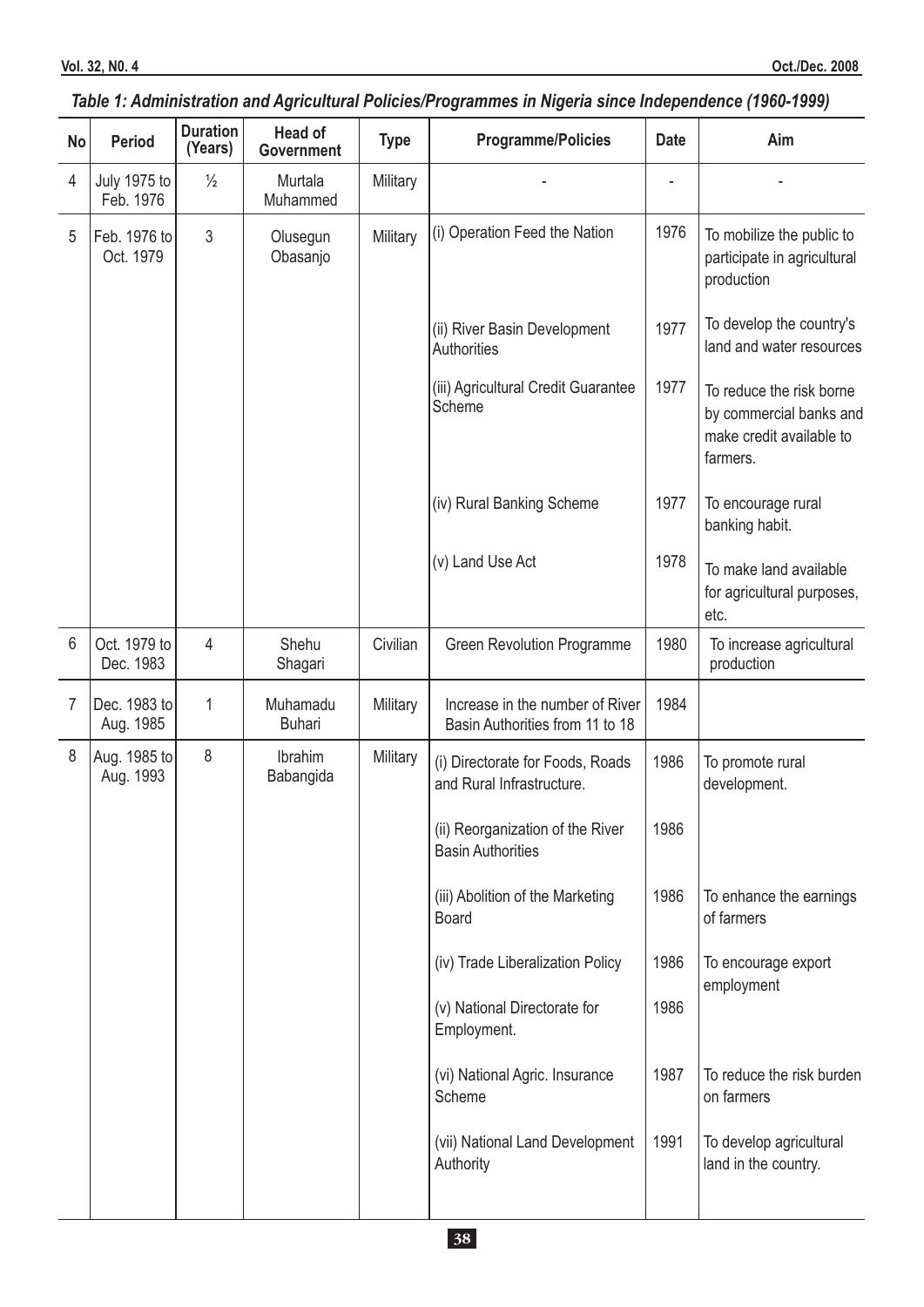| No | <b>Period</b>                    | <b>Duration</b><br>(Years) | <b>Head of</b><br><b>Government</b> | <b>Type</b> | <b>Programme/Policies</b>                                                                                                                                                                                                                                                             | <b>Date</b> | Aim |
|----|----------------------------------|----------------------------|-------------------------------------|-------------|---------------------------------------------------------------------------------------------------------------------------------------------------------------------------------------------------------------------------------------------------------------------------------------|-------------|-----|
| 9  | Aug. 1993 to<br>Nov. 1993        | $\frac{1}{4}$              | Ernest<br>Shonekan                  | Civilian    | Merger of the Directorate for<br>Food, Road and Rural<br>Infrastructure with Federal<br>Ministry of Water Resources                                                                                                                                                                   | 1993        |     |
| 10 | Nov. 1993 to<br><b>June 1998</b> | $4\frac{3}{4}$             | Sani<br>Abacha                      | Military    | Continuation of Babangida<br>programmes                                                                                                                                                                                                                                               |             |     |
| 11 | June 1998 tol<br>May 1999        |                            | Abdulsalami<br>Abubakar             | Military    |                                                                                                                                                                                                                                                                                       |             |     |
| 12 | May 1999<br>to 2007              |                            | Olusegun<br>Obasanjo                | Civilian    | A series of initiative of the<br>President targeted at particular<br>commodities to increase food<br>production in line with Vision<br>2020, with a view to attracting<br>the attention of the highest<br>political authority for special<br>intervention in the commodity<br>sector. |             |     |

### *Table 1: Administration and Agricultural Policies/Programmes in Nigeria since Independence (1960-1999)*

Source: Agricultural Policies in Federal Government Budgets:

(1)Federal Ministry of Agriculture

(2)National Planning Commission

### **3.3 ANAPPRAISAL OF THE POLICIES**

Within the 49 years of political history, (October 1960 to 2009), the government of Nigeria changed hands thirteen times, some regimes lasting less than one year. The instability in the political structure or leadership of the country has also resulted in frequent changes in the thrust of agricultural policy. In the face of all these, one would be tempted to ask if policy makers ever make use of data in their planning purposes. William Stopper during the early days of the country development plan summarized the bane of Nigeria policy making as "Planning without facts". Some policies were introduced without any genuine political or economic reasons, but merely because they sounded different from previous ones.

The regime under Tafawa Balewa (1960- 1965) was characterized by very limited policies as far as agricultural development was concerned. The regional administrations simply continued with the colonial policies of plantation agriculture. During these period statistics and data storage for planning purposes were at its rudimentary stage. However, there was instability of the Research Institutes as a result of constant movement of the agriculture research institutes from one Ministry to another. There was also a major problem with funding of these Institutes.

The period 1966-70, marked the 30 months of civil war that climaxed the turbulence in the Nigerian political scene. This hardly provided an enabling environment for reasonable policy formulation nor the use of data for any meaningful purposes as the Aguiyi-Ironsiled administration which lasted for only 6 months could not formulate or implement policies.

The Gowon administration succeeding the war years, however, saw a number of agriculture-related decrees. This era also witnessed the introduction of the National Accelerated Food Production Project (NAFPP) in 1973, the establishment of the Nigerian Agricultural and Cooperative Bank (NACB) in 1973, the introduction of the Integrated Agricultural Development Projects (ADPs) in 1975 and the National Grains Reserve Programme (NGRP) in 1975. The NAFPP was designed to accelerate the production of major staple crops. There were also the National Grains and Root Crops Cultivation Programmes which were aimed at increasing the production of its mandate crops. However, most of the programmes started very well but the withdrawal of political support and lifting of the ban on wheat import affected the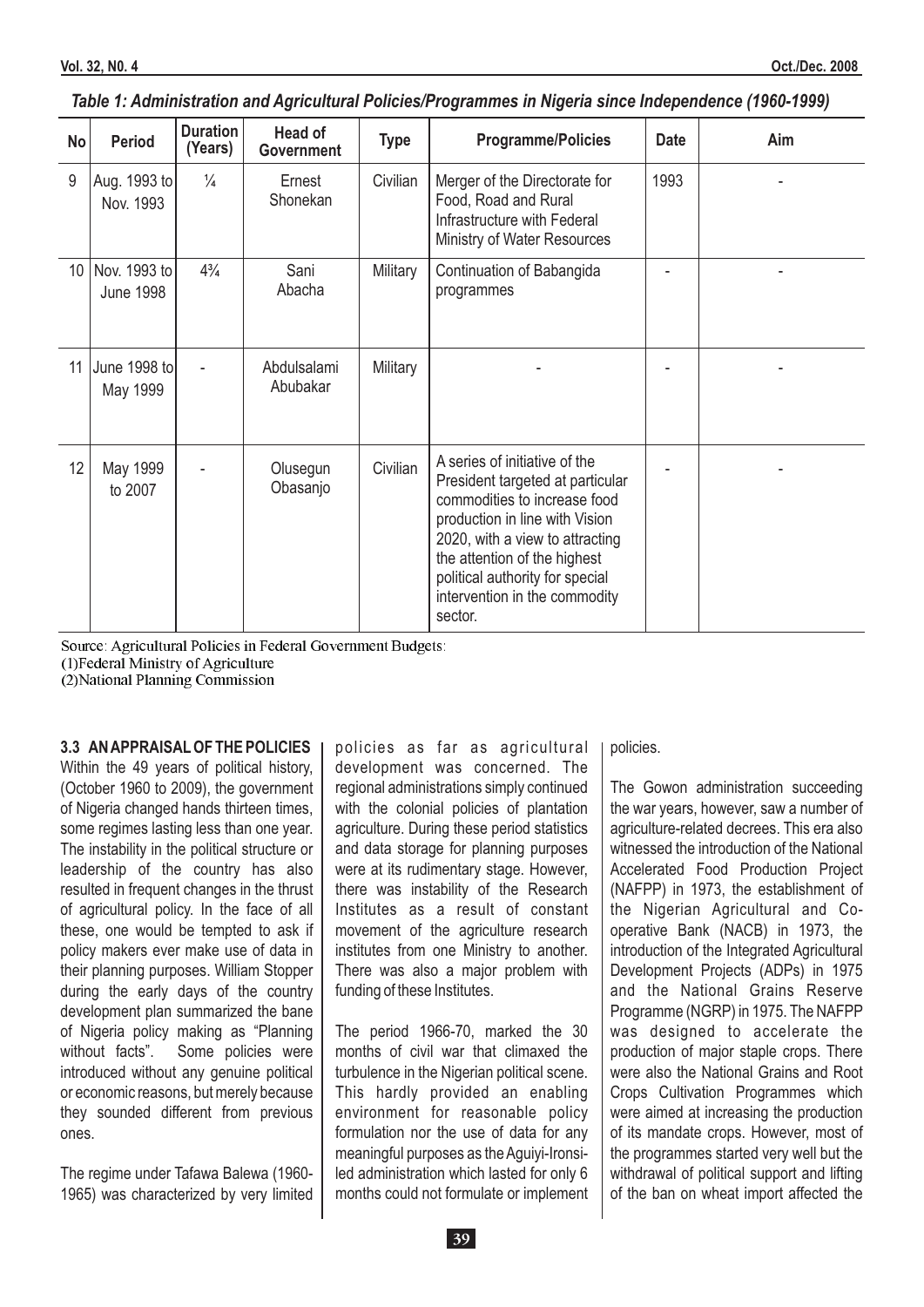### policy.

The Murtala-Obasanjo (February 1976 - October 1979) witnessed the emphasis on modern technology in the ADPs led their agricultural research and extension services. This administration introduced quite a number of policies and programmes. In 1976, Operation Feed the Nation (OFN) was launched to mobilize the public to take active part in agricultural production. Under the programme, agricultural inputs such as seeds, fertilizers, credit and bush clearing activities were highly subsidized. The River Basin Development Authorities, Agricultural Credit Guarantee Scheme and Rural Banking Scheme were introduced in 1977. The River Basin Development Authorities were aimed at developing the various river basin areas in the country while the Agricultural Credit Scheme was meant to reduce the risk borne by commercial banks by extending credit to farmers and the rural banking scheme to encourage the rural banking habit. Latter, programs for multiplication of improved seeds generally fell short of goals. Supplies of fertilizers were erratic largely due to centralized government control of international procurement and a very heavy subsidy program.

During the Shehu Shagari administration (October 1979 - December 1983) the only agricultural programme of note introduced was the Green Revolution. The programme involved the provision of improved seeds, fertilizers, pesticides, herbicides, irrigation, water, credit, appropriate mechanization, agroservice centres, improved marketing system and pricing policy as well as other incentives necessary for farming. The target was to make the country self-sufficient in basic food production within five years and to rehabilitate and restore the production of export produce in seven years.

The regime succeeding the administration (Buhari-Idiagbon) did not introduce any reasonable agricultural programme except the increase of River Basin Authorities from eleven to eighteen in 1984. Although the increase was aimed at decentralizing the authorities and bringing her functions and activities close to the rural populace, the number was returned back to the former 11 with the coming of another regime. In the face of these, the relegation in the use of statistics/data cannot be overemphasized.

From August 1985 to August 1993, Ibrahim Babangida headed thie administration of this nation, a regime that lasted longer than any other one since independence. He introduced Structural Adjustment Programme (SAP) in 1986. The adoption of SAP was a fall-out of the crisis in the Nigerian economy which arose from the collapse of oil prices in the world market. Among the programmes and policies of his administration was the Directorate for Food, Road and Rural Infrastructure (DFRRI) and the National Directorate of Employment (NDE), which were both established in 1986. The river basin authorities were reorganized and trade liberation policies were adopted in 1986. The government rural infrastructural programmes were embarked upon with limited programme of action and appropriate institutional arrangements for their execution. For instance, government established DFFRI at the Federal Level and only uses the states and the local governments for the disbursements of funds for the implementation of its programmes. The lack of spatial focus in rural development planning which can be traced to care-free attitude to handicapped the rural infrastructural programmes. The Shonekan administration which lasted for only four months in office only succeeded in merging the Directorate for Food, Roads and Rural Infrastructure with the Federal Ministry of Water Resources.

The Abacha regime which brought some modifications, the 'guided deregulation' policies had no major programme except that there were two exchange rates during this period. The NALDA approach increased rather than reduce the direct public provision of goods and services which could have been provided by the private sector instead. Many of NALDAs services were duplications, albeit on a more intensive basis of services provided byADPs.

The third Republic (Obasanjo 1999 - 2007) initiated several food policies. However, inadequate funding and lack of institutional arrangements especially deviant for database policies for implementation hampered some of them. The initiatives generated interest and production increased but there were no concurrent provisions for storage and processing resulting in large post harvest losses and apathy on the side of the farmers.

### **4.0 F O O D S E C U R I T Y A N D AGRICULTURE WITHIN THE SEVEN POINTAGENDA(2007 DATE): IS POLICIES BASED ON STATISTICS?**

At the inception of his administration, President Umaru Musa Yar' Adua who succeeded Chief Olusegun Obasanjo earmarked on a Seven-Point Agenda so that the nation can move forward and be among the 20 largest economies by the year 2020. Briefly, the Seven-Point Agenda include Energy and power, Food Security and Agriculture, Wealth Creation, Education, land Reforms, Mass Transit and the Niger Delta issue.

Like the Obasanjo administration (1999 2007) the thrusts of the policy direction for agriculture and food security within the seven point agenda include: **4.1 THE SEVEN-POINT AGENDA: AGRICULTURAL POLICY THRUST:**

- creating the conducive macroenvironment to stimulate greater private sector investment in agriculture so that
- the private sector can assume its appropriate role as the lead and main actor in agriculture .
- Rationalizing the roles of the tiers of government in their promotional and supportive activities to stimulate growth  $\bullet$
- Reorganizing the institutional framework for government intervention in the sector to facilitate smooth and integrated development of agricultural potentials .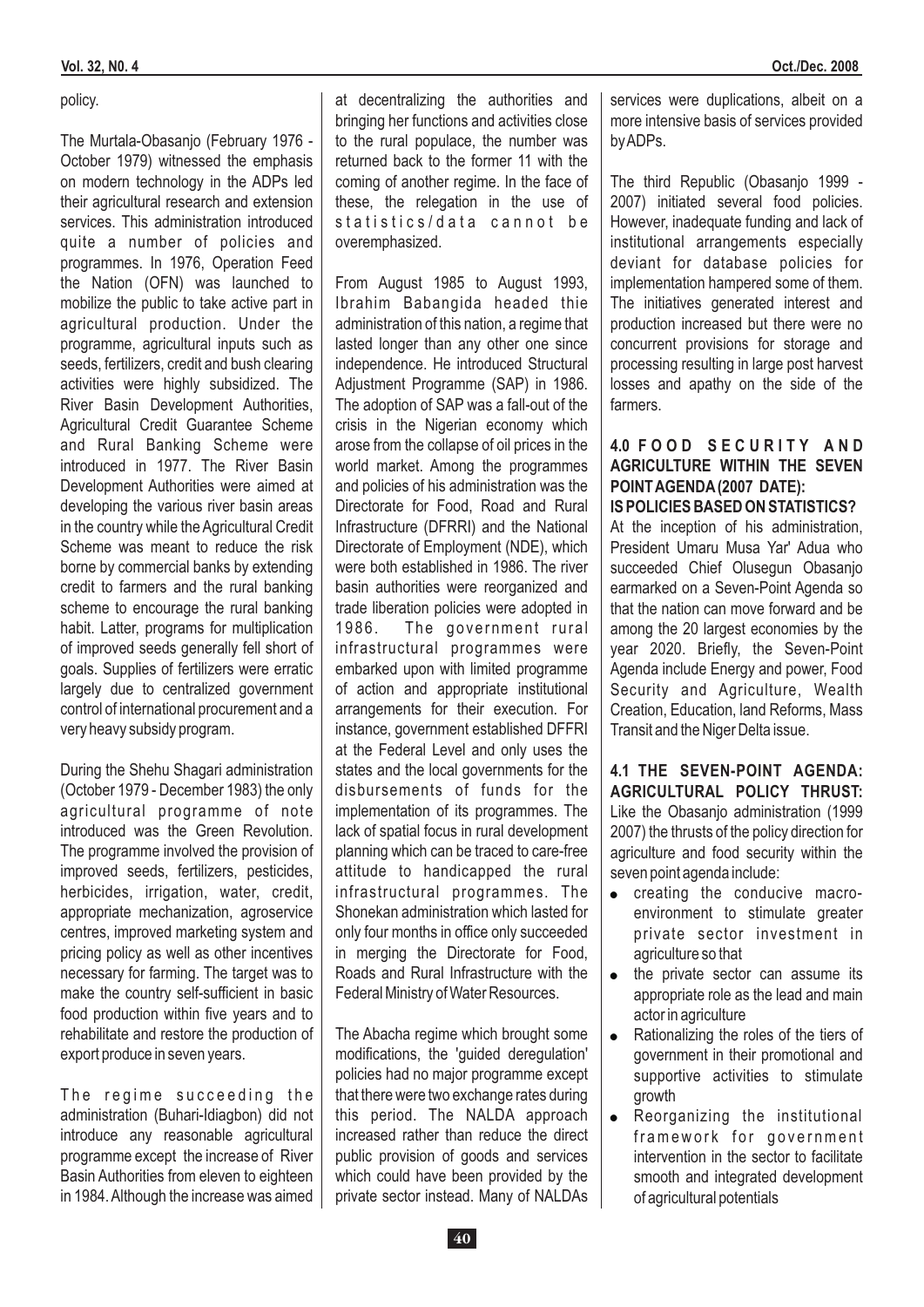- Articulating and implementing integrated rural development as a priority national programme to raise the quality of life of the people.
- . Increasing agricultural production through increased budgetary allocation and promotion of the necessary developmental, supportive and service-oriented activities to enhance production and productivity and marketing opportunities
- . Increasing fiscal incentives to agriculture, among other sectors, and reviewing import waiver anomalies with appropriate tariffication of agricultural imports
- . Promoting increased use of agricultural machinery and inputs through favorable tariff policy.

Arising from the redefined role of the Federal Government, its thrust of activities will be directed to obviate the technical and structural problems of agriculture in the following aspect:

4.1.1 Development Activities: The effort in this direction is to finance agricultural research including biotechnology and breeding of predators for biological control of pests which the private sector may not be willing to invest in due to the high capital outlay and the prevailing low return on agricultural investment.

The objective is to raise the level of vaccine production in Nigeria to selfsufficiency status and also to cater for the entire West Africa sub-region. Towards this end, the premier institution for animal vaccine production in the sub-region, the Nation Veterinary Research Institute (NVR) at Vom, would be strengthened, enlarged and modernized to actualize this objective under a three-year programme. **4.1.2 Animal Vaccine Production :**

In order to boost livestock production through enhancing animal health, a veterinary drug manufacturing outfit with the capacity to meet the needs of the West Africa sub-region would be established. **4.1.3 Veterinary Drug Manufacture:**

Pest control is generally an all-year-round activity due to the continuous emergence of pests during the different seasons of the years. A major constraint hampering the use of agro-chemicals for agriculture is the limited availability and their high cost and therefore not easily accessible to farmers. **4.1.4 Agro-chemicals Manufacture:**

4.1.5 Water Management: Nigeria is blessed with abundant water resources, the potentials of which are yet to be fully tapped. Currently large dams constructed in the country have impounded a lot of water with high fisheries and duck farming potentials and have the capacity for irrigation in agriculture.

Fund: A minimum statutory allocation of 5 per cent of the National Budget should be allocated to the agricultural sector. States and Local Governments should make adequate provision for funding agriculture in their annual budgets. The Fund will be built from: Saving from subsidy withdrawals on fertilizer, 5 per cent of the proceeds of the privatization of government enterprises, Funds from International Commodity Organizations, 2 per cent levy on the profits of Agrobased Industries, 50 per cent of Sugar Development Levy, 1 per cent levy on profit of Oil Companies, 2 per cent levy on all dutiable imports and Appropriation from annual budget of not less than 2 per cent of total budget. **4.1.6 Agricultural Development**

4.1.7 Supportive Activities: The support for inputs is hoped to be administered in a cost effective and focused manner to ensure that the intended beneficiaries derive full benefit from the distribution of: seeds, seedlings fingerlings, broodstock, fertilizers, agrochemicals, tractors and implements, vaccines, veterinary drugs, interest rate on credit. State and Local Government are to be encouraged to subsidize these inputs, as additional support to agriculture.

**Export:** The marketing system through its **4.1.8 Commodity Marketing and**

pricing mechanism is paramount in sustaining production. The desire to satisfy the demand of the market should be the driving force for production. The development of an efficient agricultural marketing system is hoped to be promoted through the provision of adequate marketing information.

Timely availability of inputs is basic and critical to agricultural production. Government in recognition of this has strongly in the agenda mission statement promised to ensuring regular supply of agricultural inputs to the Nigerian farmers. In this regard, government is creating a conducive environment for profitable investments in the production and distribution of inputs such as improved starter materials, animal health drugs, fertilizers, etc. **4.1.9 Input Supply and distribution:**

delivery: Within the agenda initiative, the government has taken a major initiative to improve credit delivery to Nigerian farmers and rural dwellers. The emerging economic environment with institutional streamlining and restructuring is expected to create an enhanced financial system within which the rural financial institutions will develop and perform efficiently and effectively. Such a situation will, invariably, create the opportunity for the emergency of innovative ways of mobilizing local savings and providing support for local banking services. Strategies to be adopted will include: Provision and improvement of rural infrastructure to attract investment and financial services; Integration and linkage of rural financial institutions to the formal banking sectors; Regulating and supervising the growth of non-bank financial institutions with emphasis on saving mobilization at the grassroots: Expanding the mandate of the restructured Nigerian Agricultural Cooperative and Rural Development Bank to include savings mobilization; Promoting Self Help Groups for Savings Mobilization and Credit Delivery, Modification of the credit delivery modality to include the cooperatives and **4.1.10 Credit and Micro-credit**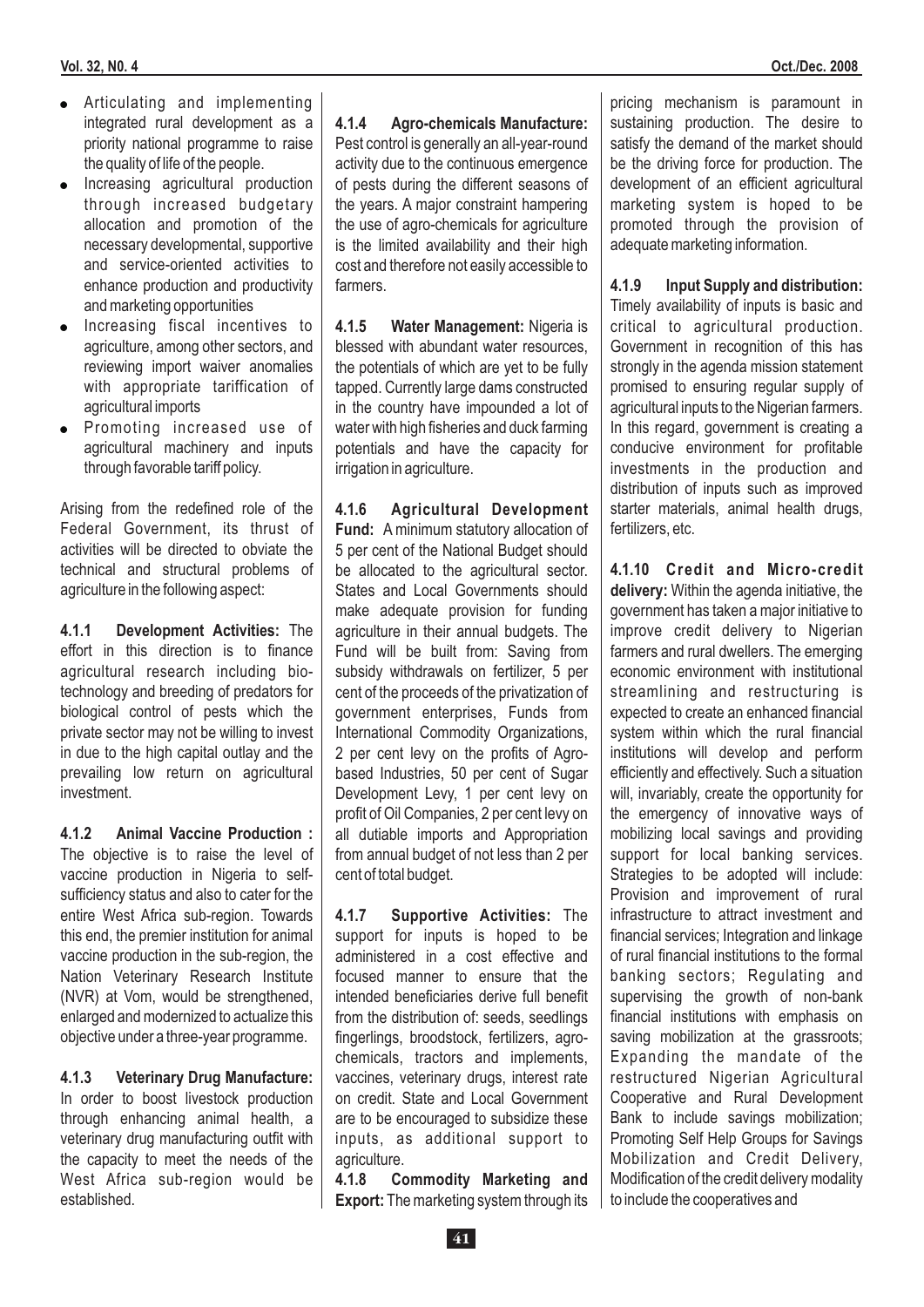community-based organization as delivery channels to reduce transaction costs; Modification of terms of credit such as interest rate, eligibility criteria, legal requirement etc to enhance access; Simplification of operational procedures to reduce transaction cost. These strategies are expected to lead to the development of a viable micro and rural financial market that will assure selfreliance, viability, sustainability and better outreach with a greater impact on the rural economy.

### **4.2 THE NEED FOR RELIABLE DATA TOWARDSANAGENDAFOR RESUSCITATING AGRICULTURAL EXPORTS TO BOOST FOREIGN**

Getting incentives right for farming in general and in particular for export crops production holds the key to resuscitation of exports. The focus should not be mainly on reviving the dwindled fortunes of traditional export commodities, but also to target new commodities, add value to traditional ones and new markets through appropriate pricing and marketing incentives and through the provision of an enabling environment that can spur agricultural development. These cannot be done without reliable statistics. Among the principal policy measures required are the need to:

- Ø Mobilize the private sector through appropriate pricing and market incentives for all classes of farmers, fostering rural savings and credit schemes and through improving rural infrastructure so as to stem the rising rural-urban drift and market transaction costs. Market incentives could include price support schemes at the onset as a veritable instrument of spurring production beyond domestic markets.
- Ø Harnessing technology through the search for higher-vielding varieties. expanding fertilizer use, controlling pest and diseases, irrigation water availability and control, agricultural equipment, livestock, measures to promote fisheries, better agricultural

research, improving agricultural extension and the supply of inputs and reorienting agricultural education. In particular, effort should be made to bridge the missing link in technology as well as shift away from undue emphasis on mechanical technologies to biological and chemical ones that are scale neutral and have extensive application scope.

- Ø Protect the rural environment through reforestation schemes, avoiding cultural practices that results in land degradation but stresses soil and water conservation
- Ø Providing rural infrastructure: roads, **EXCHANGE EARNINGS 4.3 SYNERGY BETWEEN STATISTICS** water, electricity and cheap source of mechanical energy. These are important for curtailing production and transactions costs as well as fostering appropriate link with urban markets for sales of produce and purchase of necessary inputs.
	- Ø Developing farmers' associations and recognizing the role of women. These would empower the people to collectively take advantage of capital and other intensive resources required for production.
	- Ø Redefining land rights to grant access to new investors, women and make the current traditional system amenable to modernization.
	- In conclusion, the key to resuscitation of agricultural exports is to make the farm sector more productive through better policies and stronger institutions, and most of all, developing and empowering the people.
	- Ø Protect the rural environment through reforestation schemes, avoiding cultural practices that results in land degradation but stresses soil and water conservation
	- Ø Providing rural infrastructure: roads, water, electricity and cheap source of mechanical energy. These are

important for curtailing production and transactions costs as well as fostering appropriate link with urban markets for sales of produce and purchase of necessary inputs.

- Ø Developing farmers' associations and recognizing the role of women. These would empower the people to collectively take advantage of capital and other intensive resources required for production.
- Ø Redefining land rights to grant access to new investors, women and make the current traditional system amenable to modernization.

**BETTER POLICY: The National Bureau** of Statistics (NBS) occupies a premier position in the Nigerian Statistical System. However, in view of heavy demand and timely release of CBN financial data which are veritable tools for policy formulation, its Statistics Department forged ahead to collect, collate and disseminate statistical data relating to various aspects of the economy including manufacturing, public finance, agricultural production, energy production, foreign investment, prices, money and banking, capital markets, balance of payments, etc which are the necessary input for policy analysis and decision making. All over the country and internationally, the publications of the CBN such as the Annual Report and Statement of Accounts, the Statistical Bulletin, Economic and Financial Review, the Bullion and Nigeria: Major Economic and Banking Indicators etc have become a veritable source of the most current data and reference materials on Nigeria. **GENERATING INSTITUTIONS FOR** *Without basic information on monetary and economic developments, it would be very difficult for policy makers to assess economic processes. The formulation of appropriate macroeconomic policies to address the problems of inflation, balance of payments disequilibrium, sluggish economic growth and inequitable income distribution requires adequate, reliable and up-to-date data. Even when the*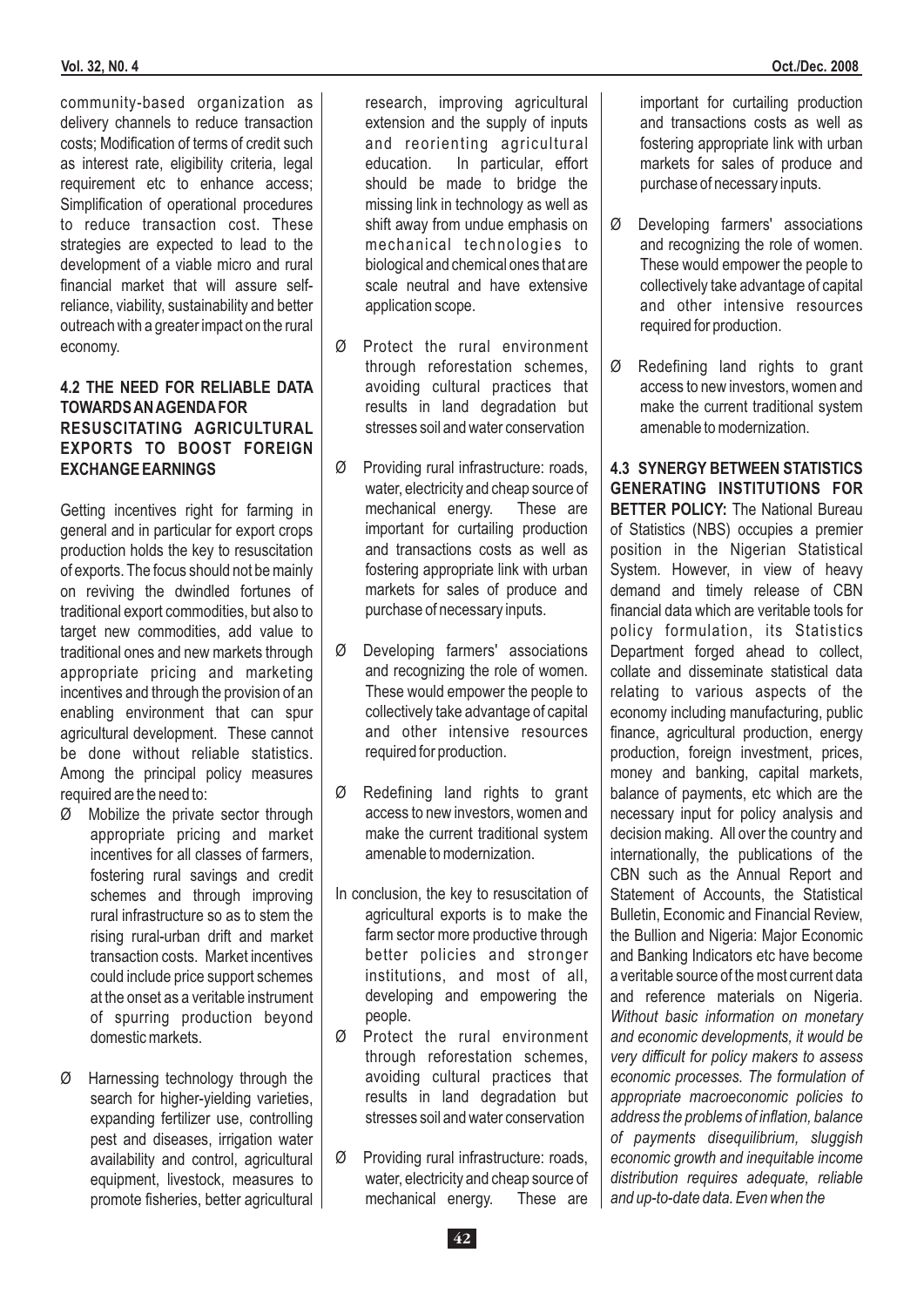*policies have been formulated, statistical data are also required in the implementation and evaluation of the policies to ensure that the objectives are achieved. It is in realization of the growing importance of data in the formulation of economic policies that governments all over the world and Nigeria in particular are showing increasing interest in the systematic collection and analysis of data on virtually all aspects of the economy.*

### **4.4 STATISTICS VS POLITICS: THE AGRICULTURAL GROWTH PACT**

It is widely believed that despite the efforts by those in charge of statistical data (as detailed in the Nigerian Statistical System) such data required by government, legislators and institutions ended up being partly ignored by policymakers. According to Charles Freedman…"one should keep an eye on all variables that are known to contain information about inflationary developments. We need to turn on every stone and look behind every bush, crosschecking information room and the other pillars to detect or predict inflationary tendencies. The art of governance thus lies in the careful assessment of the different pieces of information and their proper weighting, especially if they happen to send conflicting signals……." In the light of the above, it is necessary to highlight those data needed for policy decision making. First of all, the policy makers need reliable and timely information on the achievement of the ultimate goal, price stability. The quality of the national integrated survey of household (NISH) is very good, as it covers all household consumption expenditures as well as adjustments to account for quality improvements. To understand the dynamics of inflation better, we also need information on core, non-core as well as other underlying inflation trends. A detailed real sector (agriculture, manufacturing, mining and quarrying, wholesale and retail etc) analysis is key for all the world's major policy makers. Owing to the medium-term orientation of policy makers, the Nigerian government primarily needs to monitor the trend of inflation, exchange and money growth. It is not the short-run fluctuation that are relevant but the underlying longer-term trend. Therefore, the Nigerian policy makers need to extract from the real sector as well as monetary data the information relevant for longterm price developments. In order to understand fully the developments in prices, they need a comprehensive evaluation of the developments both at the primary as well as secondary situation in the Nigeria informal economy. In understanding the real sector especially agricultural sub-sector, special attention should be paid to credit growth, as it is very significant for crop plantation and also for important parts of segments of the sector. Here, we ask the salient question that, do the insecticides, herbicides etc get to the farmers in bulk, through middlemen or they are purchased across the counter? Therefore, it might represent a better early indicator for policy decision making. An analytically interesting concept relevant for policy is the pricegap (bulk/retail purchase), which helps guage the level of agricultural products in the economy.

There is a need for all kinds of different indicators of input costs, such as wages, the spot and futures prices of important commodities such as oil, but also asset prices or exchange rates. Indicators of aggregate demand, such as consumption, investment, government spending -fiscal policy- or external demand -balance payments-, are also needed to shed light on real economy as well as to serve as input for measuring potential output and for estimating the output gap. These need to be monitored in order to identify demand pressures on the economy relative to its production capacity. A well detailed statistics in this area will in no small way help the policy makers to mirror the economy. Nigerian policy makers need to emphasize the influence of forward-looking expectations on economics decision, a special role is played by market prices that can reflect expectations, such as the stock market indices or the prices of inflation-indexed bonds. There is a considerable amount of information embedded in interest and exchange rates and in financial market prices, which needs to be taken into account by policy-makers.

"As Alan Greenspan once put it, "the success of monetary policy depends importantly on the quality of forecasting". Therefore, available forecasts, different sentiment indicators as well as macroeconomic projection play an important role in policy-making, and serve to anticipate future developments"

### **4.5 MUST WE USE ESTIMATES FOR POLICY DECISION MAKING?**

**In a word of uncertainty in which policy policymaker have to act decisively, more information always seems preferably to less information. Wim Duisbenberg once stated that, "one of the few things we economists know with certainty is** that we know little without **uncertainty". Alan Greenspan echoed that "uncertainty is not just a pervasive feature of the economic landscape: it is the defining characteristic of that landscape"** It has been argued that it was because the data are not available or when they are available they become stale and cannot justify the purpose for which they are meant for. On the basis of this, protagonist submitted that policy makers make use of estimates or just a rule of thumb in taking decisions. Why one might be tempted to agree with the use of estimates in policy formulations (in view of time lag in data collection), politicians more often than not use political rule and not statistical rule in decision making.

**As statisticians, we know that there is an infinite demand for any given good, which is free to users. Collecting new statistics, however, is resourcesintensive and expensive. It carries a heavy burden for respondents as well as a burden on the compilers. In addition, we live in times of increasing resources constraints in which all public expenditures need to be justified. We therefore have to set priorities so as to meet our data requirements. One important feature that is worthy of note is that we should**